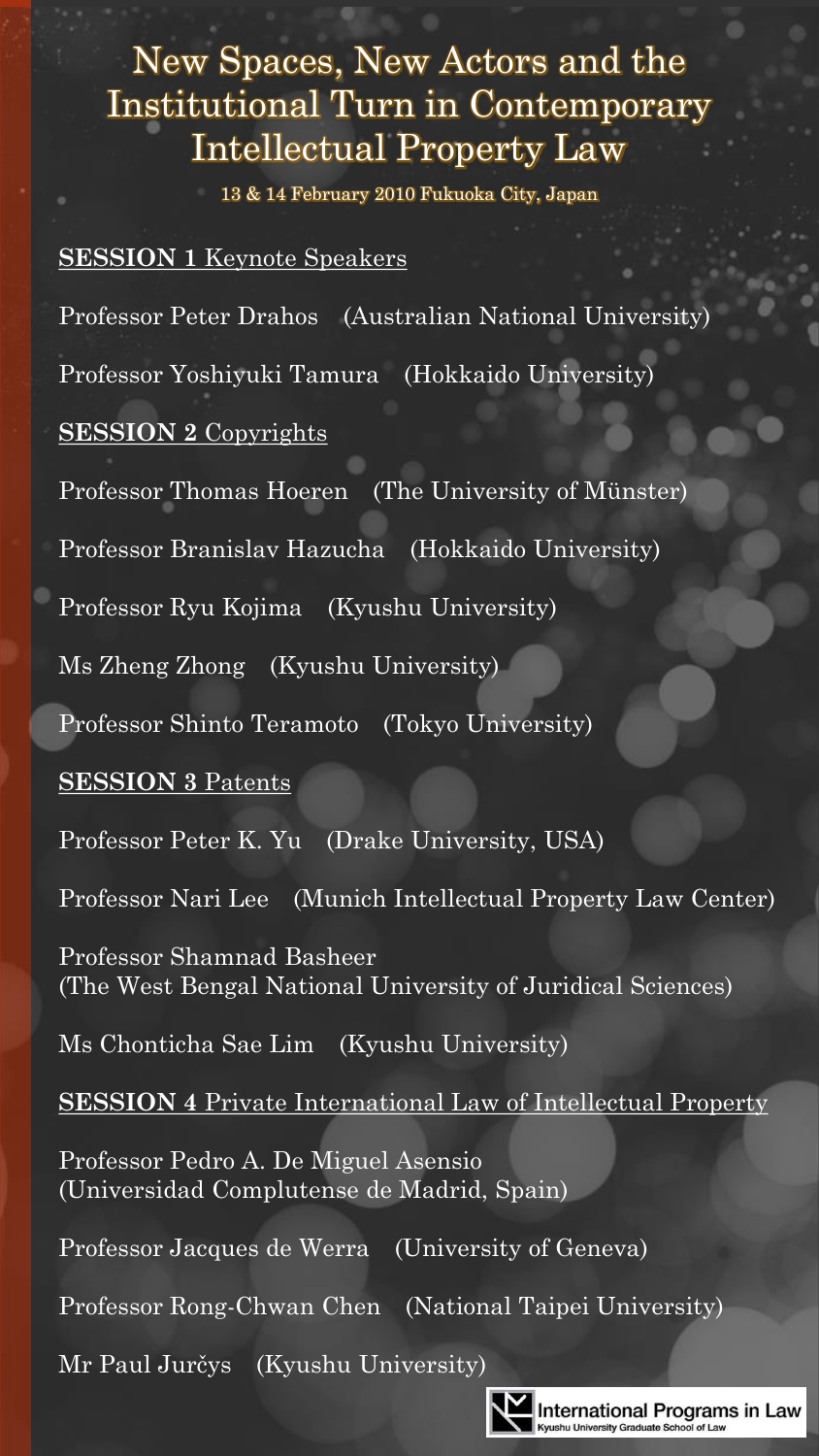# **FIRST CONFERENCE DAY, FEBRUARY 13, 2010**

#### SESSION 1.

9:30 - 9:35 Opening Moderator: Professor Ryu Kojima (Kyushu University)

 $9:40 - 9:50$ Welcoming Remarks Professor Toshiyuki Kono (Director of the International Graduate Programs) Kyushu University Graduate School of Law

9:55 - 10:40 Keynote Speech The Patent Social Contract and the Duties of the Patent Office Professor Peter Drahos (Australian National University)

10:45 - 11:30 Keynote Speech Conceptual Fallacies in the Idea of Unprotected Intellectual Works Professor Yoshiyuki Tamura (Hokkaido University)

 $11:35 - 11:50$ Students' Response

 $11:50 - 12:20$ Questions and Answers

12:20 - 14:00 Lunch Break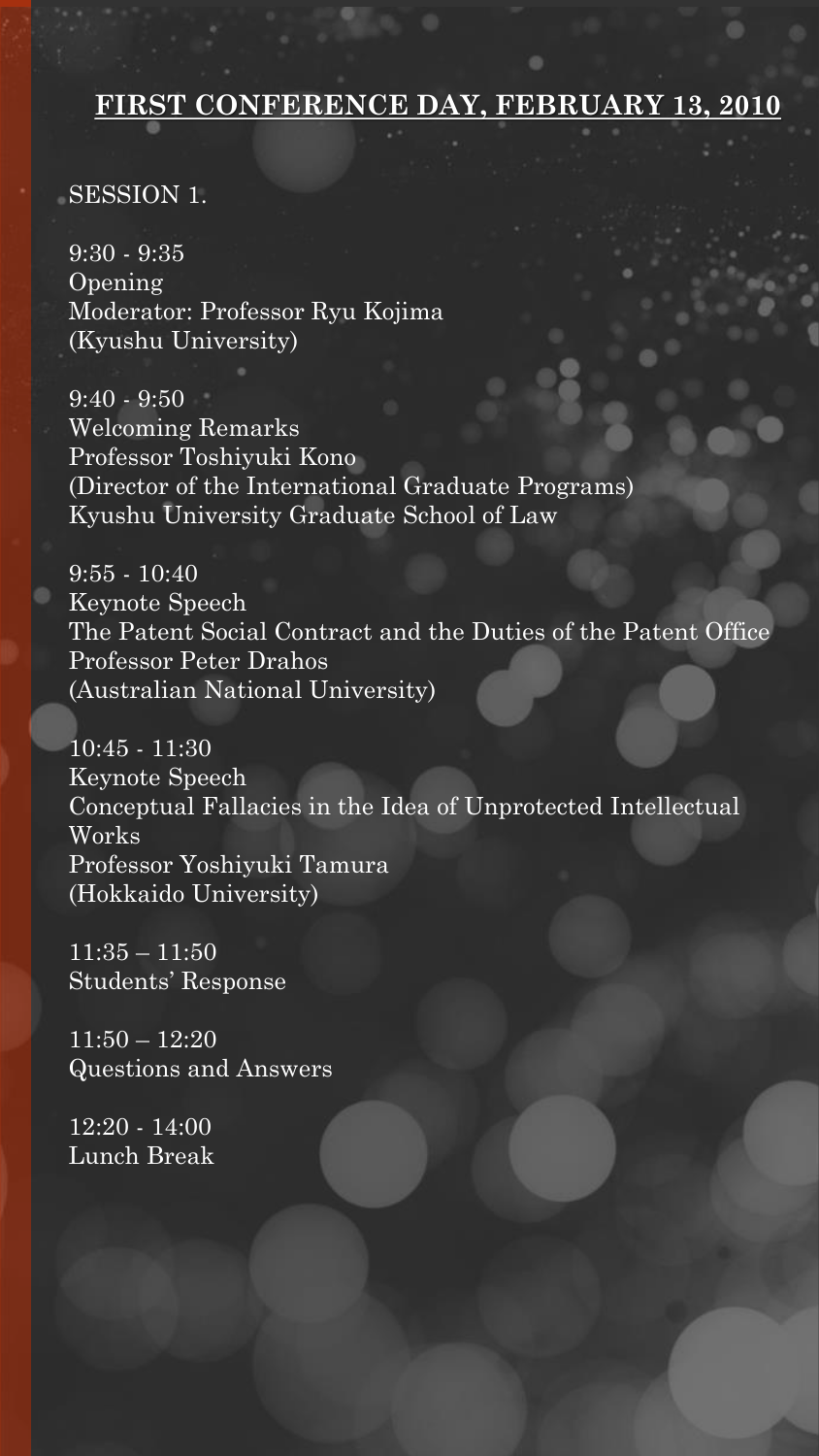#### SESSION 2. Copyrights

14:00 - 14:20 CELAS & Co. – New Actors in Exploiting Digital Music Rights in Europe and the United States Professor Thomas Hoeren (The University of Münster)

 $14:25 - 14:45$ Copyright and the New Reproduction and Dissemination of Technologies: Technology Providers as New Old Actors in the Institutional Turn within Copyright Law in the Digital Environment Professor Branislav Hazucha (Hokkaido University)

14:50 - 15:10 Copyright and Freedom of Expression Professor Ryu Kojima (Kyushu University)

 $15:15 - 15:35$ On the Limitations of a "Dual System" Approach to IPRs: A Critical Evaluation of the Administrative Dominant Copyright Protection Regime in Contemporary China Ms Zheng Zhong (Kyushu University)

15:35 - 15:50 Tea Break

 $15:50 - 16:05$ Students' Response

16:05 – 16:35 Questions and Answers

16:35 - 17:00 Comments and Closing Remarks: Day One Professor Shinto Teramoto (Tokyo University)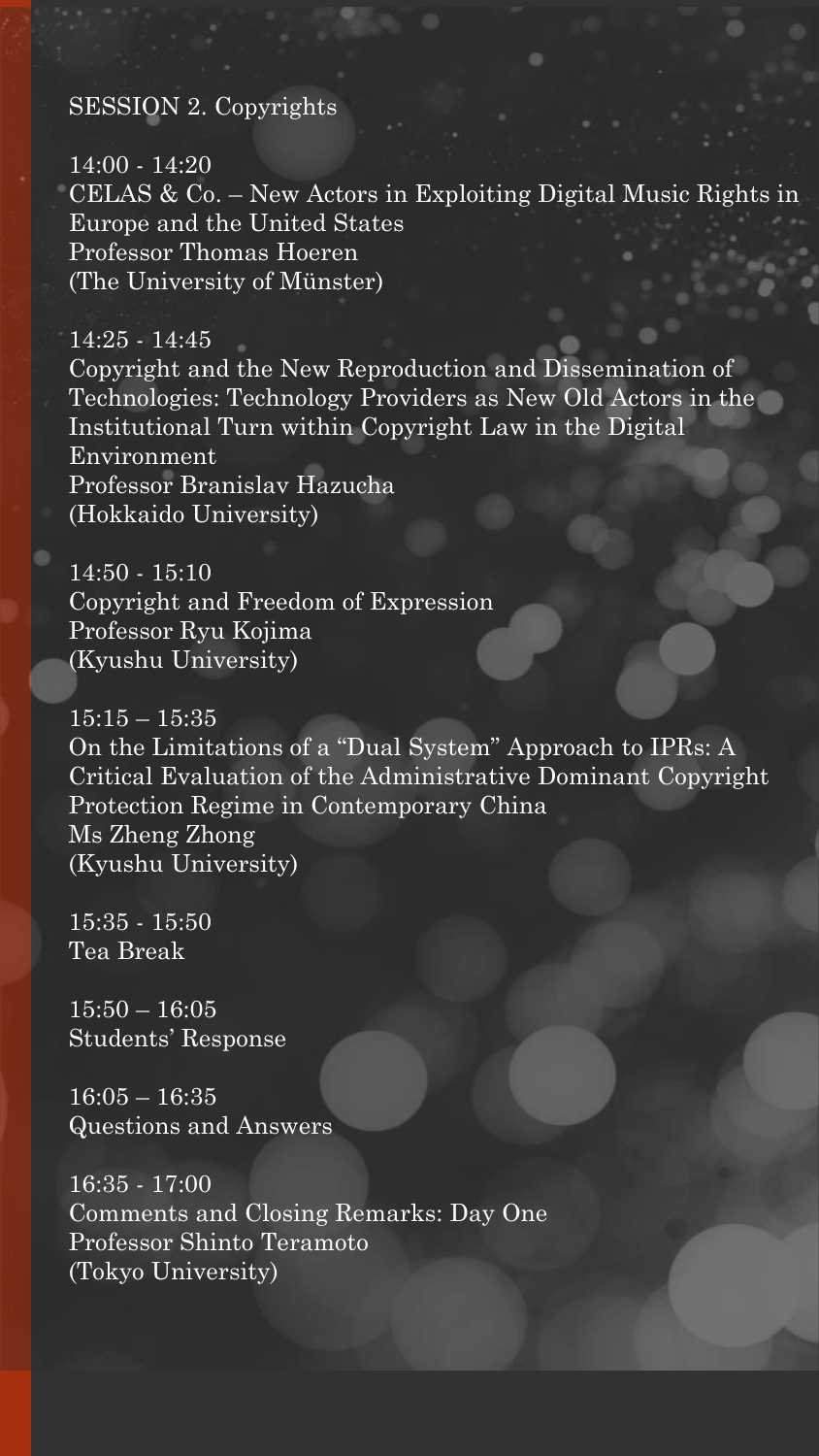# **SECOND CONFERENCE DAY, FEBRUARY 14, 2010**

SESSION 3. Patents

 $9:30 - 9:35$ Opening

9:35 - 9:55 Intellectual Property Protection and the Crossover Points Professor Peter K. Yu (Drake University, USA)

10:00 - 10:20 Pharmaceutical Innovation and Patent Law and Policy Making – Focusing on Patent Term Extension Debates in Japan and Europe Professor Nari Lee (Munich Intellectual Property Law Center)

10:25 - 10:45 Pharmaceutical Patent Enforcement in India Professor Shamnad Basheer (The West Bengal National University of Juridical Sciences)

10:50 - 11:10 Pharmaceutical Patent Pool: A Solution to Innovation and Consumers' Access? Ms Chonticha Sae Lim (Kyushu University)

11:15 – 11:30 Students' Response

11:30 - 12:00 Questions and Answers

12:20 - 14:00 Lunch Break